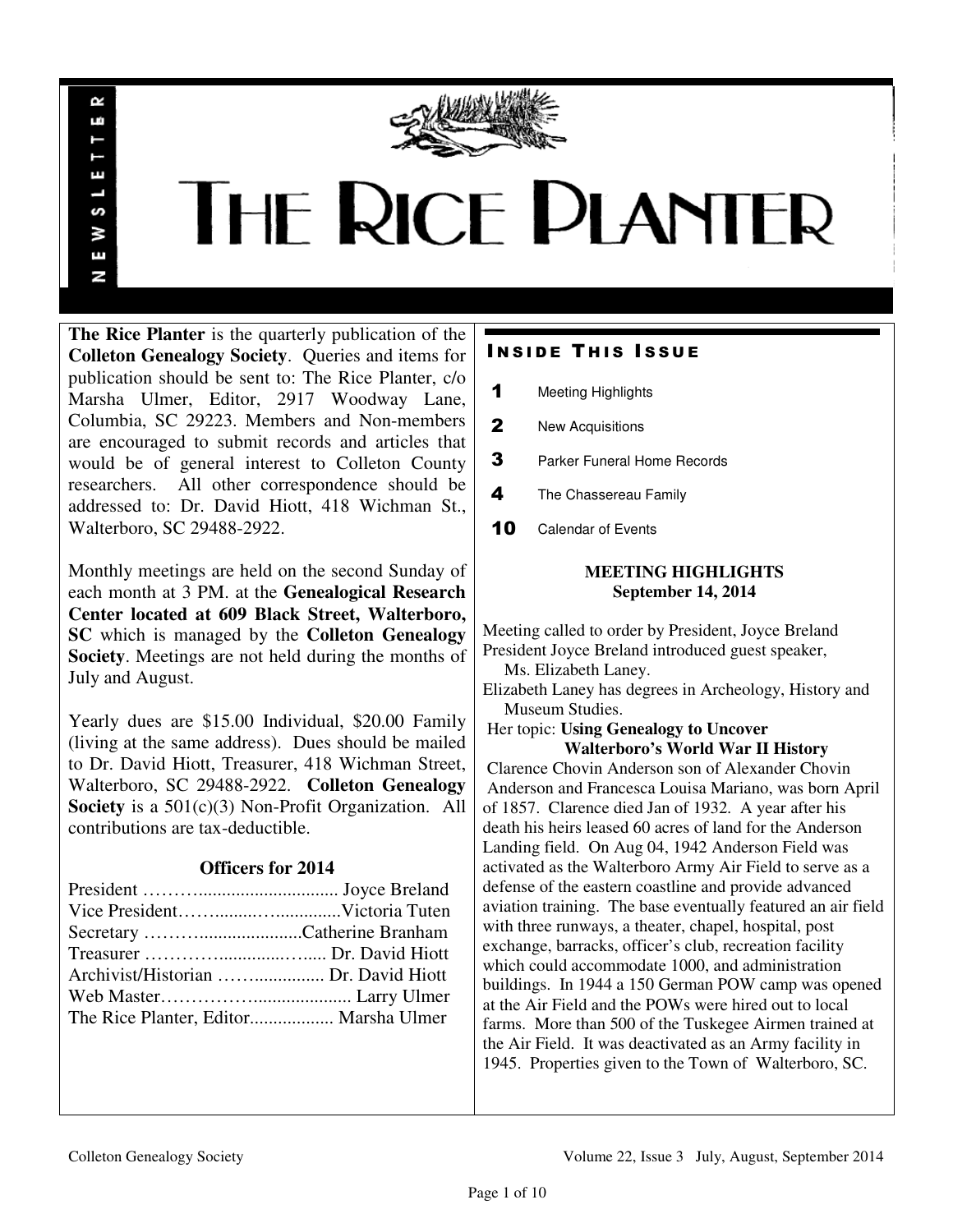#### **MEETING HIGHLIGHTS Cont' September 14, 2014**

Resources available for studying and researching the Walterboro Army Air Field are: The Gradocki Collection of 722 photographs, The Mann Collection of photographs, articles from the Press and Standard Newspaper and Personal Accounts at the Colleton County Memorial Library.

Ms. Laney was a very dynamic speaker, her presentation was most information, interesting and entertaining.

#### Meeting adjourned:

Those in attendance: Sarah Allen, Julie Bell, J. W. & Jo Bishop, Betty P. Black, Jo Anne Boone, Cathy Branham, Joyce Breland, Marjorie Brown, Wanda Carter, Paulette Farrell, Dr. David & Bobbie Hiott, Johnny and Joan Hiott, Nat Hiott, Becky Kinard, Ted Kinard, Elizabeth Laney, Joy M. Lawson, Moultie Plowman, Maribeth and Justin Rowe, Elfi von Lehe, Pete von Lehe, Billy Syfrett, Jimmy Syfrett, Sue Tilden, Victoria Tuten, Larry and Marsha Ulmer, Duncan Warren.

#### **NEW ACQUISITIONS TO COLLETON GENEALOGY SOCIETY**

#### **RESEARCH CENTER**

| <b>NAME</b>                                | <b>DONOR</b>      |  |
|--------------------------------------------|-------------------|--|
| Corbin Genealogy $1803 - 2011$ by          |                   |  |
| Wm. Wheeler Corbin                         | Wm. Wheeler       |  |
|                                            | Corbin            |  |
| Chapman, Francis John & Mary Leigh         |                   |  |
| of Ludowici, GA by Chip Tuttle             | Chip Tuttle       |  |
| Rev. Moses Wesdtberry (1772-1864)          |                   |  |
| and His Descendants by Geraldine           | Larry & Marsha    |  |
| Westberry Johnson                          | Ulmer             |  |
| Additions & Corrections to Pioneers        |                   |  |
| Of Wiregrass Georgia by Huxford            | Larry & Marsha    |  |
| Genealogical Society                       | Ulmer             |  |
| Hoot Owl Express Ware County               | Huxford Gen. Soc. |  |
| <b>Genealogy Society Quarterlies</b>       |                   |  |
| For Mar, Jun & Sep of 1999                 |                   |  |
| Hoot Owl Express Okefenokee                | 66                |  |
| <b>Historical and Genealogical</b>         |                   |  |
| Society, Inc. Quarterlies for              |                   |  |
| Sep 2000, Mar 2001, Jun 2001               |                   |  |
| And Sep 2001                               |                   |  |
| Hephzibah Cemetery (Located Dixie          | $\zeta$ $\zeta$   |  |
| Union, Ware County, GA) Survey             |                   |  |
| Taken April 1999                           |                   |  |
| Search and Research The Researchers        | 66                |  |
| Handbook by Noel C. Stevenson              |                   |  |
| Revised Edition of Genealogical Research   | $\zeta$ $\zeta$   |  |
| by Noel C. Stevenson                       |                   |  |
| 66<br>South Carolina Genealogical Research |                   |  |
| by George K. Schweitzer, PhD, SC.D         |                   |  |
|                                            |                   |  |

#### **NEW ACQUISITIONS TO COLLETON GENEALOGY RESEARCH CENTER Cont'**

| Cont<br><b>NAME</b>                                                                                                                                                                                                                                                                                                                                                                                                                             | <b>DONOR</b>                                                                  |
|-------------------------------------------------------------------------------------------------------------------------------------------------------------------------------------------------------------------------------------------------------------------------------------------------------------------------------------------------------------------------------------------------------------------------------------------------|-------------------------------------------------------------------------------|
| <b>Economic Change and Military Conflict</b><br>From 1500 To 2000 "The Rise and<br>Fall of the Great Powers by Paul<br>Kennedy.                                                                                                                                                                                                                                                                                                                 | Huxford Gen. Soc.                                                             |
| Revolutionary War Genealogy by                                                                                                                                                                                                                                                                                                                                                                                                                  | 66                                                                            |
| George K. Schwietzer, PhD, SC.D                                                                                                                                                                                                                                                                                                                                                                                                                 |                                                                               |
| The Timetables of American History<br>(History & Politics, the Arts, Science<br>And Technology, Miscellaneous with<br>An Introduction by Henry Steel<br>Commager by Laurence Urdang,                                                                                                                                                                                                                                                            | 66                                                                            |
| Editor.                                                                                                                                                                                                                                                                                                                                                                                                                                         |                                                                               |
| The Timetables of History A Horizontal<br>Linkage of People and Events by<br>Bernard Grun, Based upon Werner<br>Stein's Kulturfahrplan Who did what<br>Concurrently through the ages of<br>Man In: History, Politics, Literature,<br>the theater, Religion, Philosophy,<br>Visual Arts, Music, Science and<br>Technology, Daily Life with a<br>Foreword by Daniel J. Boorstin,<br>Author of The Americans, Pulitzer<br>Prize Winner in History. | 66                                                                            |
| Mississippi as a Province, a Territory,                                                                                                                                                                                                                                                                                                                                                                                                         | Colleton Gen.                                                                 |
| State with Biography Sketches<br>of Eminent Citizens by J. S. H<br>Claybourne                                                                                                                                                                                                                                                                                                                                                                   | Soc. and Dr. David<br>and Bobbie Hiott<br>given In Memory of<br>Caroyn Ramsey |

#### **YOU WILL BE MISSED**

**Carolyn Patricia Rhodes Ramsey** was a charter member of our Genealogical Society which began in 1992. By the Spring of 1993, she was editor of our Newsletter "The Rice Planter", beginning with Volume 1. Carolyn was a graduate of Furman University and a school teacher. Carolyn was very active in Beach Family Research. She was born Nov 30, 1928 died Aug 30, 2014, daughter of Benjamin Lee "Ben" Rhodes former Sheriff of Colleton County and a Texaco Oil Dealer and her mother, Jessie Beach of the Beach section of Walterboro, SC. Carolyn was the wife of Robert Ramsey. She is buried at Doctor's Creek Baptist Church Cemetery. Colleton Genealogy Society sends their condolences to the family of Carolyn Patricia Rhodes Ramsey.

\*\*\*\*\*\*\*\*\*\*\*\*\*\*\*\*\*\*\*\*\*\*\*\*\*\*\*\*\*\*\*\*\*\*\*\*\*\*\*\*\*\*\*\*\*\*\*\*

#### **RENEWING YOUR MEMBERSHIP**

Enclosed in this Newsletter is Colleton Genealogy Society membership form for 2015. Your membership and family research is important to us. We look forward to having you renew with CGS again for 2015.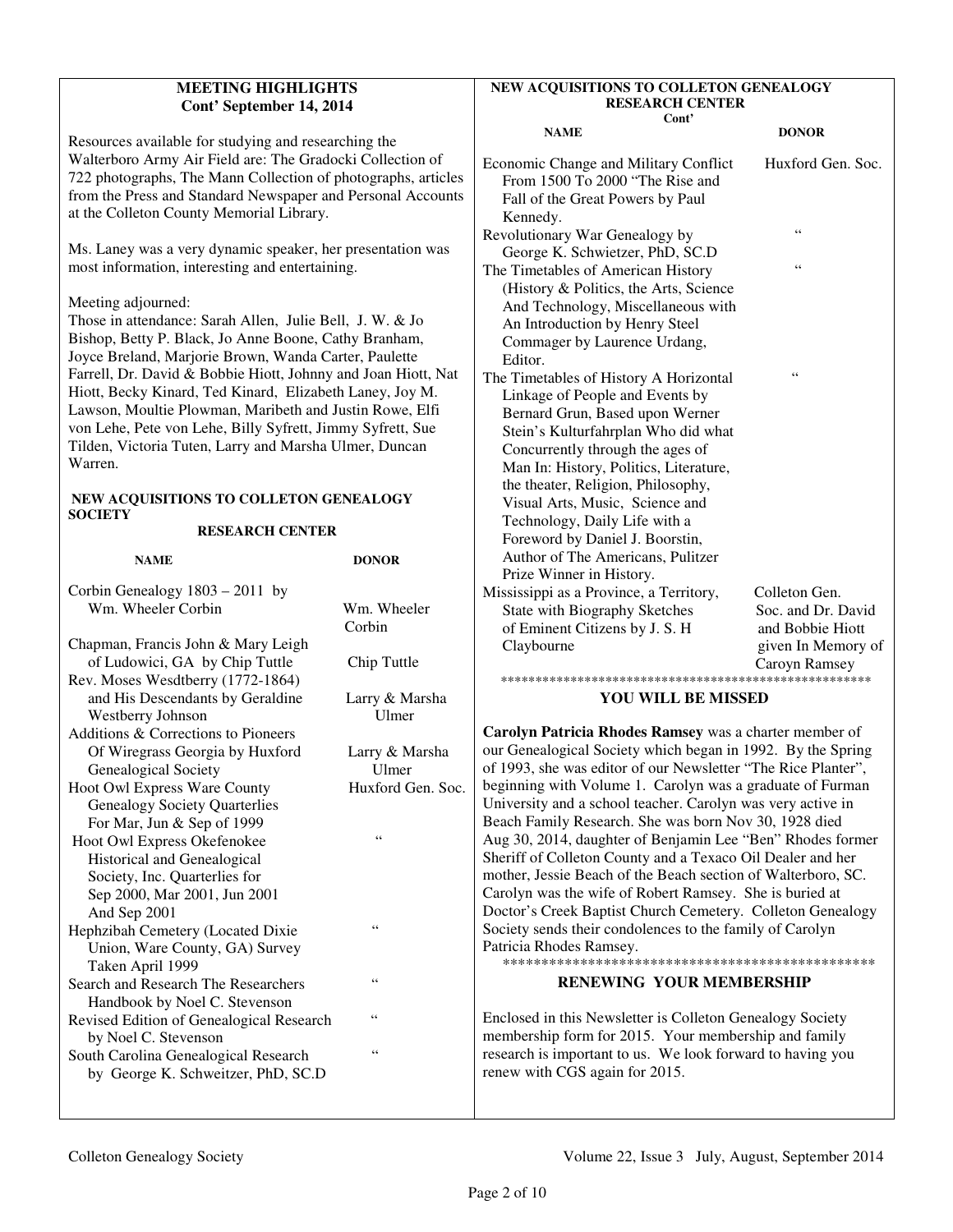### **PARKER FUNERAL HOME RECORDS**

**Redman, Elizabeth Rutz**  b. Oct 17 1933 Cardenas, Cuba d. Jun 16 1957 bur: Ackerman Cemetery Spouse: Edward Boswell Redman Father: John J. Rutz b. Stanford, Conn Mother: Pauline Willis b. Bascom, FL Dau: Laura Ann Redman Bro: John H. Rutz of Miami, FL

#### **Rhodes, Mary Causey**

b. Sep 12 1867 Horry County, SC d. Feb 05 1957 Colleton County Hospital, Walterboro, SC bur: Doctor's Creek Cemetery Spouse: J. G. Rhodes Father: John Causey b. Horry County, SC Mother: Martha Harrelson b. Horry County, SC Son: W. L. Rhodes of Estill, SC B. L. Rhodes of Walterboro, SC Dau: Mrs. W. H. Stanley of Loris, SC Mrs. L. J. Hiott Sr of Walterboro, SC Bro: George Causedy of Loris, SC Sis: Miss Eta Causey of Loris, SC 25 Grandcildren 50 Great Grandchildren 1 Great Great Grandchild

#### **Riddle, Samuel Marvin Jr.**

b. Sep 27 1914 Walterboro, Colleton County, SC d. Nov 18 1957 Colleton County Hospital, Walterboro, SC bur: Live Oak Cemetery, Walterboro, SC Occ: Bookkeeper Spouse: Miriam Ellen Stach Father: S. M. Riddle Sr b. Raleigh, NC Mother: Edna Jones b. Walterboro, SC Son: Samuel Marvin Riddle III Dau: Susan Ellen Riddle Bro: Edward S. Riddle of Blacksburg Col. W. M. Riddle John Fletcher Riddle of Orangeburg, SC Sis: Mrs. Marian Sams of Walterboro, SC

#### **Risher, Robert Lee**

b. Nov 22 1896 Colleton County, SC d. Apr 04 1957 Colleton County, SC bur: Pleasant Grive Baptist Church Cemetery Occ: Farmer Spouse: Pauline Wilson Father: Perry W. Risher b. Colleton County, SC Mother: Annie Youmans b. Colleton County, SC Son: Robert Lee Risher Jr of Rock Hill, SC & Walterboro, SC Dau: Miss Evelyn Risher of Hoboken, NJ Mrs. Don Smith of Charleston, SC Mrs. Christile Rentz of Orangeburg, SC Bro: Silas Risher of Walerboro, SC Sis: Mrs Alice Bunch of Hoboken, NJ 7 Grandchildren

#### P**ARKER FUNERAL HOME RECORDS**

**Ritter, McDonald (Dan)**  b. Aug 13 1894 Colleton County, SC d. Mar 21 1957 Colleton County Hospital, Walterboro, SC bur: Ebenezer Methodist Church Cemetery Occ: Farmer and Cattle Raiser Spouse: Gaynelle Spell Father: Allen Ritter b. Colleton County, SC Mother: Nettie Beach b. Colleton County, SC Bro: Beattie Ritter of Walterboro, SC Raymond Ritter of Walterboro, SC Vivian Ritter of Denmark, SC Sis: Mrs. Jasper O'Quinn of Walterboro, SC Mrs. Marie Hickman of Georgetown, SC Miss Audie Ritter of Walterboro, SC **Ritter, William Curtis Jr**  b. Jul 22 1902 Colleton County, SC d. Aug 11 1957 Dr. Ritter's Hospital

bur: Smoaks Cemetery (near Sniders) Occ: Pulpwood Logger Spouse: Janie Alma Kinsey Father: W. C. Ritter Sr b. Colleton County, SC Mother: Martha Ann Smoak b. Colleton County, SC Son: Airman 3<sup>rd</sup> Class William C. Ritter III of Shaw AFB, Sumter, SC James Leon Ritter Dau: Miss Harriett Ritter of White Hall, SC Mrs. Robert Meeker of Savannah, GA Bro: Jessie M. Ritter of Jacksonville, FL Sis: Mrs. Elbie Meyer of Georgetown, SC 2 Grandchildren

#### **Roberts, Margaret Jessie Nettles**

b. Aug 28 1898 Colleton County, SC d. Apr 27 1957 Colleton County Hospital, Walterboro, SC bur: Shiloh Baptist Church Cemetery Spouse: William Nathan Roberts Father: William Nettles b. Colleton County, SC Mother: Mary Martha DeHay b. Hampton County, SC Son: William Roberts Jr of Ruffin, SC Riddick Roberts of Ruffin, SC Dau: Mrs. Lottie Jones of Ravenel, SC Mrs. Rillie Roberts of Walterboro, SC Mrs. Eula Iriel of Ruffin, SC Mrs. Margaret (?) of Buffalo, NY Mrs. Lorene Nettles of Ruffin, SC Mrs. Sadie Bolen of Kingstree, SC Miss Cecile Roberts of Ruffin, SC Bro: Lawrence Nettles of Ruffin, SC Albert Nettles of Walterboro, SC Van Nettles of Ruffin, SC 18 Grandchildren ,,,,,,,,,,,,,,,,,,,,,,,,,,,,,,,,,,,

#### **AMENDMENT TO COLLETON GENEALOGY SOCIETY BY-LAWS**

**Add Section 6-A ASSISTANT TREASURER** 

a. To assist as needed the Treasurer in all functions listed under Section 6 a. through d.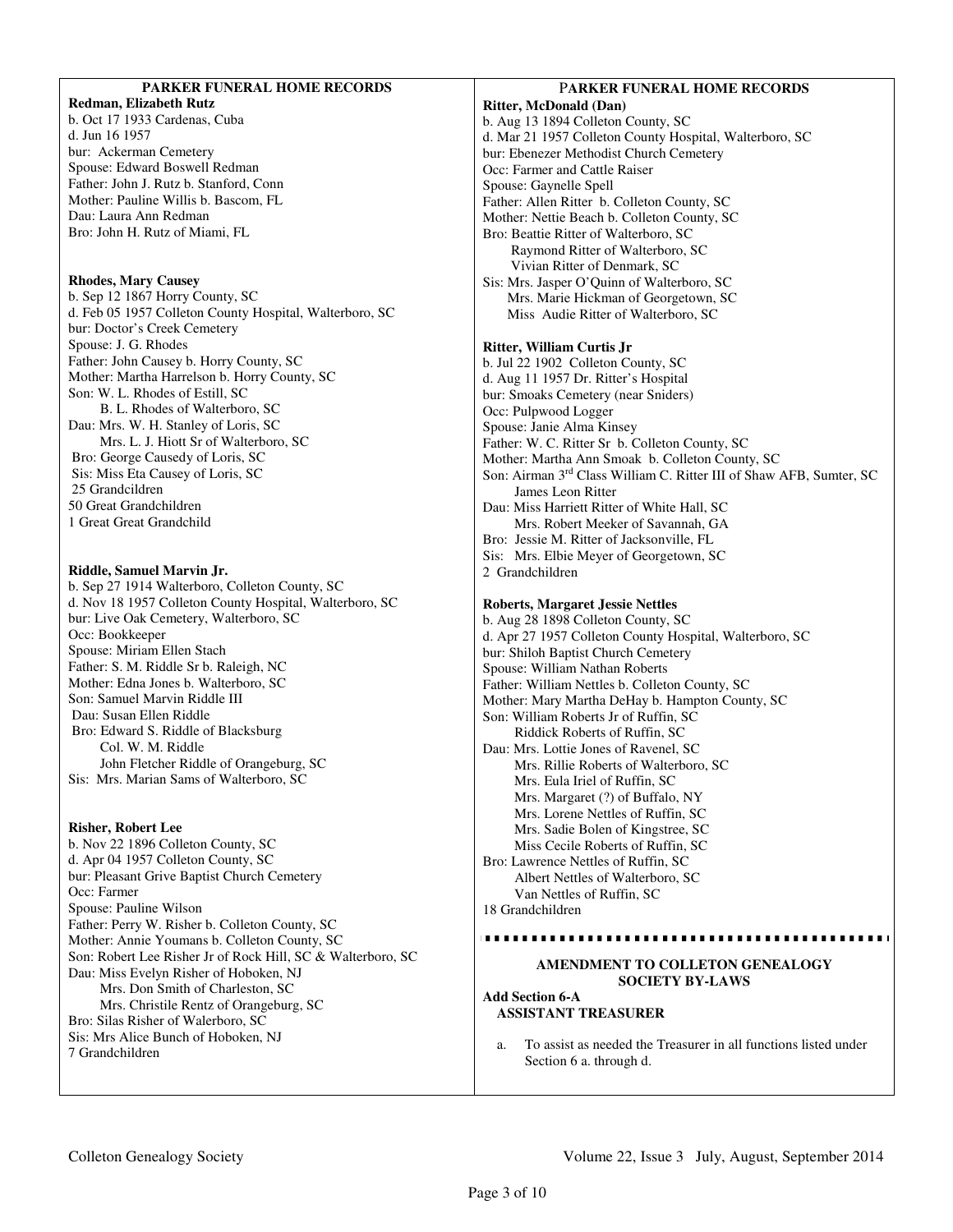#### **DESCENDANTS OF JOHN (JEAN) CHASSEREAU SR Cont' Generation Five**

299. **Charles Stephen Hiers**, born Jul 26 1866 in Barnwell County, SC, died Oct 23 1928 in Yemassee, Bamberg County, SC, buried in St John's Baptist Church, Ehrhardt, SC. He married **Mattie "Lou or Lula" Fields**, born May 20 1873 in Barnwell County, SC, died Feb of 1949.

*Children:*

- 
- 1133 i. James Probst Hiers, born about 1890. He married Annie Zeigler, born about 1887. ii. Eddie P. Hiers, born about 1893 in Bamberg County, SC, died Feb of 1950 in Aiken, SC, buried in Levels Baptist Church, Aiken, SC, military Veteran of World War 1. He married Clara Johnson, about 1921, born Apr 11 1904 in South Carolina, died Nov 21 1955, buried in Levels Baptist Church, Aiken, SC.
- 1135 iii. Mary Elizabeth Hiers, born Sep 22 1895 in South Carolina, died Jan 23 1919 in South Carolina, buried in St John's Baptist Church, Ehrhardt, SC.
- 1136 iv. Florrie Hiers, born about 1899. She married Frank Morris "Morris or FM" Kinard, Aug 26 1923 in South Carolina, born about 1891 in South Carolina, (son of Lillie A. Kinard). Frank: Frank Morris Kinard was previously married to Mittie Hiers and had several children.
- 1137 v. Mattie Lou Hiers, born May 15 1901 in South Carolina, died Feb 16 1966 in Bamberg County, SC, buried in Kearse United Methodist Church, Ehrhardt, SC. She married John Henry Rhoad, born Sep 25 1902 (son of Henry M. Rhoad and Mollie Rhoad), died Jul 11 1963, buried in Kearse United Methodist Church, Ehrhardt, SC.
- 1138 vi. Samuel Perry "Sammie" Hiers, born about 1903 in Bamberg County, SC, died Feb 20 1949 in Hampton County, SC, buried in St John's Baptist Church, Ehrhardt, SC. According to The Rice Planter Vol 7 No. 4 Winter 1999-2000 Samuel Perry Hiers died Aug 6, 1949 (records from Parker Funeral Home) see page 7. He married and divorced Carrie Elizabeth Brown, born Jun 4 1902, died Apr 18 1961, buried in St John's Baptist Church, Ehrhardt, SC. Carrie: Married a second time to "Hub" Motes.
- 1139 vii. Milford Hiers, born about 1908, died Dec 03 1967, buried in St John's Baptist Church, Ehrhardt, SC.<br>1140 viii. J. Norwood Hiers, born Apr 04 1916 in South Carolina.
- viii. J. Norwood Hiers, born Apr 04 1916 in South Carolina.
- 1141 ix. Thelma Louise Hiers, born about 1919. She married Ralph Ray.
- 300. **Leacy Hiers**, born Apr 09 1869, died Mar 24 1912, buried in Hopewell Baptist Church, Hampton, SC. She married **W. M. "Ben" Barnes**.

#### *Children:*

- 1142 i. Mattie Viola Barnes, born Sep 01 1900 in Hampton County, SC, died Apr 05 1956 in Hampton County, SC, buried in Mt Pleasant. She married (1) John M. Priester. She married (2) Frank DeLoach.
- 1143 ii. James T. Barnes, born Jun 12 1894 in South Carolina, died Nov 13 1911 in South Carolina, buried in Hopewell Baptist Church, Hampton, SC.
- 1144 iii. Ben T. Barnes, born Jan 15 1989 in South Carolina, died Sep of 1963.
- 301. **John Blanton Hiers**, born Jul 16 1871 in Ehrhardt, Bamberg County, SC, died Jan 29 1940, buried in St John's Baptist Church, Ehrhardt, SC. He married (1) **Beulah DeLoach**, about 1897 in Bamberg County, SC, born in South Carolina. *Children:*
	- 1145 i. Ella Hiers (See marriage to number 238.)

 He married (2) **Jane Elizabeth "Lizzie" Henderson**, about 1898 in Bamberg County, SC, born Nov 9 1875 in Bamberg County, SC (daughter of **George Henderson** and **Mary Ann Unknown**), died May 20 1933, buried in St John's Baptist Church, Ehrhardt, SC.

*Children:*

- 1146 ii. Manning Wilbur Hiers, born Nov 30 1898 in Ehrhardt, SC, died Aug 23 1970 in Beaufort County, SC, buried in Beaufort Memorial Gardens, Beaufort, SC. He married Clara Isabell Lyons, Oct 18 1922, born Dec 09 1886 in Colleton County, SC, died Mar 17 1980, buried in Beaufort Memorial Gardens, Beaufort, SC.
- 1147 iii. Caro Bell Hiers, born Dec 3 1900 in Ehrhardt, Bamberg County, SC, died Jun 20 1968. She married (1) Robert Marion Bennett, born about 1879, died about 1940, buried in St John's Baptist Church, Ehrhardt, SC She married (2) Lucius Bunch, Jan 29 1942 Fairfax, SC, born about 1890 in Holly Hill, Orangeburg County, SC, died May 17 1942. Lucius: Lucius Bunch was the widower of Mrs Minnie Rebecca Brown Bishop Bunch (1883 - Mar 18 1941) who is buried with Lucius. Minnie was the widow of Christopher Capers Bishop (b. Jul 12 1872 d. Nov 09 1920) from whom she had 6 children. She married (3) Gordon M. Johnson, Dec 26 1943.
- 1148 iv. Mary Maude Hiers, born Oct 28 1902 in Bamberg County, SC, died Feb 22 1986 in Allendale, Allendale County, SC, occupation Retired Employee of Davan Manufacturing Co. She married (1) Thomas Thurston Vernon, Dec 29 1924, born Jan 29 1899, died Nov 20 1968, buried in Fairfax Cemetery, Fairfax, SC. She married (2) Allie Wattie Warren Sr, Nov 13 1970, born Mar 19 1902 in Bamberg County, SC (son of Henry "Barney" Warren and Rosa Richardson), died Dec 27 1981 in Colleton Regional Hospital, Walterboro, SC, buried in Live Oak Cemetery, Walterboro, SC, occupation Retired employee of the Charleston Naval Shipyard and farmer.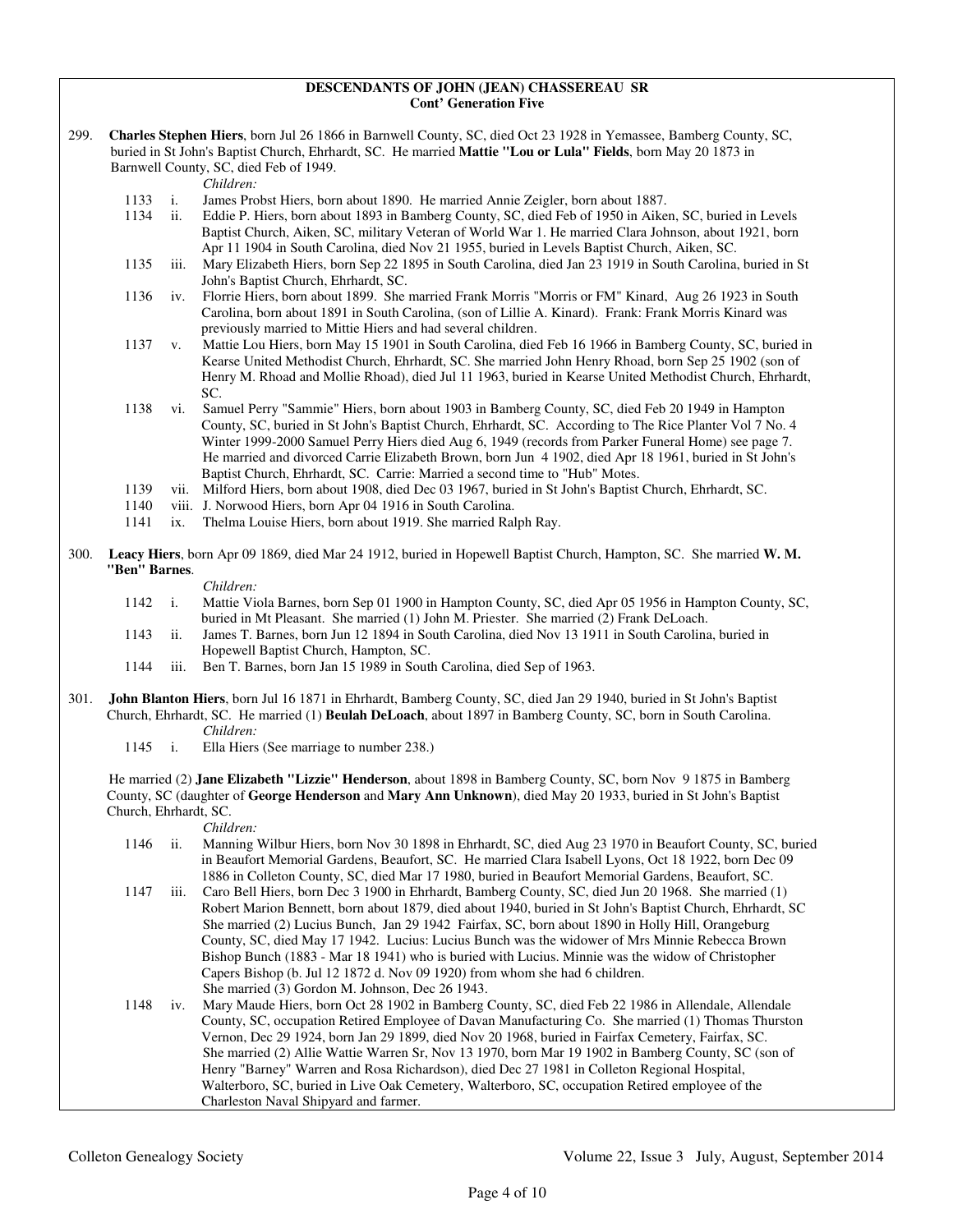- 1149 v. John Coleman Hiers, born Jun 14 1905 in Ehrhardt, Bamberg County, SC, died Jun 29 1970 in Colleton County Hospital, Walterboro, SC, buried in St John's Baptist Church, Ehrhardt, SC, occupation Night
- Watchman for a Holly Hill lumber company. He married Iline Gaylor, Dec 18 1935, divorced.<br>1150 vi. Sudie Hiers, born Feb 25 1907 in Ehrhardt, Bamberg County, SC, died Aug 28 1970 in Colletor vi. Sudie Hiers, born Feb 25 1907 in Ehrhardt, Bamberg County, SC, died Aug 28 1970 in Colleton County Hospital, Walterboro, SC, buried in Red Hill Cemetery, Grays, SC. She married Seth Tillman Ginn, Jun 28 1931, born Mar 24 1887 in Stillwell, GA (son of Rufus Dedrick Ginn and Laura Elizabeth Priester), died Jul 15 1969, buried in Red Hill Cemetery, Grays, SC.
- 1151 vii. Ruth Elizabeth Hiers, born Jun 24 1910 in Ehrhardt, Bamberg County, SC, died about 1982 in South Carolina, buried in St. Paul's Primitive Baptist Church Cemetery, Hampton, SC. She married Theodore M. Allen, Oct 24 1940, born Aug 15 1875, died Feb 19 1952, buried in Great Salkehatchie Cemetery, Ulmer, SC.
- 1152 viii. Clarence Alfred Hiers, born Oct 30 1912 in Bamberg County, SC, died Oct 23 1978 in Allendale County Nursing Home, Allendale County, SC, buried in St John's Baptist Church, Ehrhardt, SC, occupation Retired from Holly Hill Lumber Company, Holly Hill, SC.
- 1153 ix. Ethel Hiers, born Oct 05 1917 in Ehrhardt, Bamberg County, SC, died Dec 12 1977 in South Carolina, buried in St. Paul's Primitive Baptist Church Cemetery, Hampton, SC. She married Jarvis McDonald Kinard Sr, Feb 5 1932, born Dec 6 1909 in Colleton County, SC (son of Jefferson F. Kinard and Lucia Pauline Hiers), died Dec 25 1983, buried in St. Paul's Primitive Baptist Church Cemetery, Hampton, SC, occupation Retired carpenter.
- 302. **Lula Virginia Hiers**, born Sep 16 1873 in Ehrhardt, Bamberg County, SC, died Mar 09 1960 in Ehrhardt, Bamberg County, SC, buried in St John's Baptist Church, Ehrhardt, SC. She married **Charles Hansford Bishop**, about 1890, born Oct 16 1862 in Ehrhardt, Bamberg County, SC (son of **George William Bishop** and **May "Harriett" Cummings Varn**), died Nov 16 1940 in Ehrhardt, Bamberg County, SC, died in St John's Baptist Church, Ehrhardt, SC.
	- *Children:*
	- 1154 i. Boyce Washington Bishop Sr (See marriage to number 286.)<br>1155 ii. Ollie Mae Bishop, born Dec 17 1894 in Bamberg County, SC
	- 1155 ii. Ollie Mae Bishop, born Dec 17 1894 in Bamberg County, SC, died Nov 11 1951 in Bamberg County, SC, buried in Ayer Family Cemetery, Ehrhardt, SC. She married (1) Lewis Malone Ayer, Mar 17 1913 in Bamberg County, SC, born Jan 21 1862 in Barnwell County, SC (son of William Henry Ayer and Sarah Kirkland Rentz), died Apr 06 1926 in Bamberg County, SC, buried in Ayer Family Cemetery, Ehrhardt, SC. She married (2) Arthur Hubert Sease, Dec 17 1930, born Nov 16 1876 in Barnwell County, SC, died Aug 20 1950 in Bamberg County, SC, buried in Mt Pleasant Lutheran Church, Ehrhardt, SC. Arthur: Married a second time to Ollie Mae Bishop widow of Lewis Malone Ayer.
	- 1156 iii. Charles "Carl" Bishop, born Dec 24 1896 in Ehrhardt, Bamberg County, SC, died Feb 8 1978 in Bamberg County, SC, buried in Bamberg County Memory Gardens, Bamberg, SC. He married Reba Barnes, Jul 24 1924, born Oct 9 1905 in Hampton County, SC (daughter of Asberry Cassie Barnes and Maggie Rebecca R. Loadholt), died May 20 2003 in Oakbrook Nursing Home, Summerville, SC, buried in Bamberg County Memory Gardens, Bamberg, SC.<br>1157 iv. Dora Edna Bishop (See marriage to num)
	- iv. Dora Edna Bishop (See marriage to number 283.)
	- 1158 v. Nathan Albert Bishop Sr, born Nov 06 1901 in Ehrhardt, Bamberg County, SC, died Oct 03 1984. He married (1) Lottie Martha Jones, Oct 07 1923, born Jan 10 1905 (daughter of Lee Johnson Jones and Jannie Carter), died Mar 27 1958, buried in Lodge United Methodist Church, Lodge, SC. He married (2) Irene Bolen (daughter of David Daniel Bolen and Lottie Lee Fogle). Irene: Married previously to Mr. Eugene Burns.
	- 1159 vi. Julia Kathleen Bishop, born Nov 23 1906 in Ehrhardt, Bamberg County, SC, died May 04 1997 in North Augusta, Aiken County, SC. She married Isaac Hasten Carter, Mar 11 1922, born May 21 1902 in Ehrhardt, SC (son of Berry Hasten Carter and Emma Catherine Sease), died May 26 1994 in Beech Island, Aiken County, SC.
	- 1160 vii. George Herman Bishop, born Apr 23 1912 in Ehrhardt, Bamberg County, SC, died Apr 28 1912 in Ehrhardt, Bamberg County, SC, buried in St John's Baptist Church, Ehrhardt, SC.
	- 1161 viii. James Vance Bishop, born May 16 1918 in Ehrhardt, SC. He married Enid Mary Chapman, born Aug 22 1919 (daughter of Edmund Winfred Chapman and Edith Mary Derrick).
- 303. **Thomas Jefferson Hiers**, born Sep 08 1876 in South Carolina, died Nov 19 1935 in Hampton County, SC, buried in Hopewell Baptist Church, Hampton, SC, occupation Farmer. He married **Pearl Ina Goettee**, born Jun 07 1884 in Hampton County, SC (daughter of **Washington Wiley Goethe** and **Carolyn Elizabeth Gill**), died Oct 01 1959 in Hampton County, SC, buried in Hopewell Baptist Church, Hampton, SC.
	- *Children:*
	- 1162 i. Homer Thomas Hiers Sr, born May 18 1913 in Hampton County, SC, died Aug 15 1976 in Hampton County, SC, buried in Hopewell Baptist Church, Hampton, SC, occupation Retired Farmer. He married Ruth Elizabeth Hogg, born Mar 8 1917 in Barnwell County, SC, died Jan 16 2009 in Beaufort Memorial Hospital, Beaufort, SC, buried at Hopewell Baptist Church, Hampton, SC. Ruth: Daughter of George Marion Hogg and Carrie O'Banner Brant Hogg.<br>1163 ii. James Louis Hiers, born Jan 04 19
	- 1163 ii. James Louis Hiers, born Jan 04 1918 in Hampton County, SC.<br>1164 iii. Joseph Clifton Hiers, born Oct 09 1913 in Hampton County, S
	- iii. Joseph Clifton Hiers, born Oct 09 1913 in Hampton County, SC, died Nov 23 2000 in Hampton County, SC,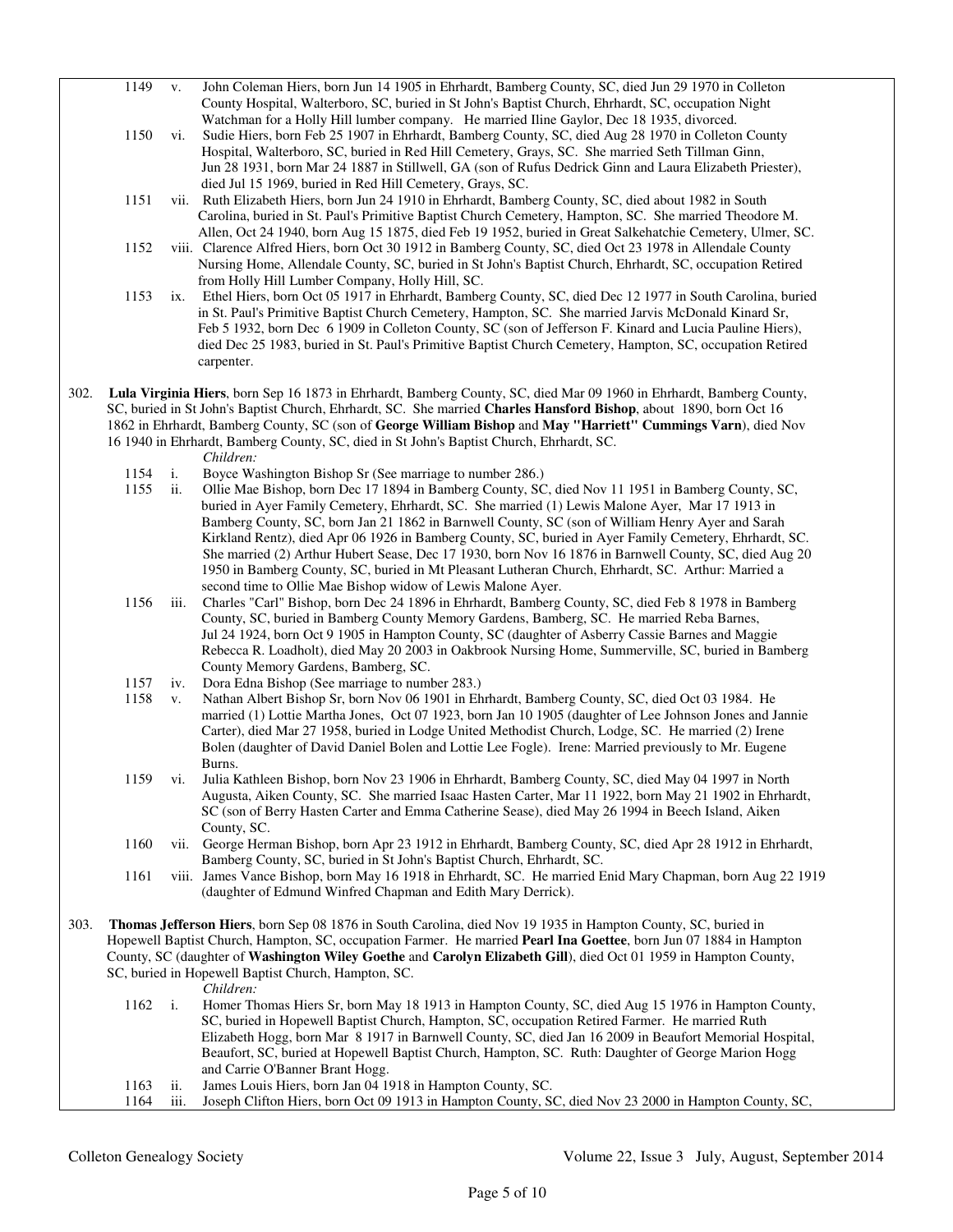occupation Farmer, buried in Hopewell Cemetery, Hampton, SC. He married Mae Belle Phillips, born Mar 27 1915 in Jasper County, SC (daughter of James Franklin Phillips and Patricia Evalina Pope), died May 03 2000 in Specialty Hospital of South Carolina, Charleston, SC, buried in Hopewell Cemetery, Hampton, SC.

- 1165 iv. Carrie Ottaleigh Hiers, born Dec 09 1910, died Jan 06 1963.
- 304. **Janie Adrienna Hiers**, born Sep 06 1879 in Ehrhardt, Bamberg County, SC, died Jul 23 1923, buried in Hopewell Baptist Church, Hampton, SC. She married **John Friendly Preacher**, Mar 08 1905, born Jul 12 1842 (son of **George Washington Preacher** and **Rebecca Stone**), died Sep 02 1917, buried in Fairfax, Allendale County, SC. *Children:*
	- 1166 i. Infant Preacher, born Sep 20 1906 in Hampton County, SC, died Sep 20 1906 in Hampton County, SC.
	- 1167 ii. Anna Mildred Preacher, born Sep 13 1907 in Hampton County, SC, died Dec 09 1907 in Hampton County, SC, buried in Hopewell Baptist Church, Hampton, SC.
	- 1168 iii. Edna Maleta Preacher, born Dec 19 1908 in Hampton County, SC, died Dec 14 1911 in Hampton County, SC, buried in Hopewell Baptist Church, Hampton, SC.
	- 1169 iv. Thelma Preacher, born May 18 1911 in Hampton County, SC, died Aug 10 1911 in Hampton County, SC, buried in Hopewell Baptist Church, Hampton, SC.
	- 1170 v. Rupert Coleman Preacher, born Nov 15 1915 in Hampton County, SC.
- 307. **Janie "Estelle" Chassereau**, born Jul 06 1874 in Bamberg County, SC, died Dec 12 1956 in Bamberg County, SC, buried in Ehrhardt Cemetery, Ehrhardt, SC. She married **Benjamin Robert Loadholt**, Feb 17 1897 in St John's Baptist Church, Ehrhardt, SC, born Sep 15 1876 (son of **Josiah Loadholt** and **Rebecca All**), died Jun 27 1916, buried in Ehrhardt Cemetery, Ehrhardt, SC.

- *Children:*<br>1171 i. Alfred Jos Alfred Josiah Loadholt, born May 13 1900 in Bamberg County, SC, died Jun 21 1900 in Bamberg County, SC, buried in St John's Baptist Church, Ehrhardt, SC.
- 1172 ii. Mattie Lou "Mattylou" Chassereau, born Dec 26 1905 in South Carolina, died Jan 08 2006 in Sycamore, Allendale County, SC. She married Shannon Ray Kennedy, born Sep 25 1892 in Bamberg County, SC (son of Lawton Kennedy and Dora Eugenia Ray), died Aug 10 1954, buried in Fairfax, Allendale County, SC.
- 1173 iii. Ben Halley Loadholt, born Apr 07 1912 in Bamberg County, SC, died Jan 29 1976, buried in Ehrhardt Cemetery, Ehrhardt, SC.
- 310. **Edwin Peeples Chassereau**, born May 21 1879 in Bamberg County, SC, died Mar 11 1962 in Lake City, Columbia County, FL, buried in Oakland Cemetery, Lake City, Columbia County, FL. He married **Rubye Murdaugh**, about 1899, born Sep 12 1882 in Barnwell County, SC (daughter of **Nelson Pembrook "Brook" Murdaugh** and **Ella Jones**), died Nov 22 1931 in Lake City, Columbia County, FL, buried in Oakland Cemetery, Lake City, Columbia County, FL.
	-
	- *Children:*<br>1174 i. Alfred E. 1174 i. Alfred E. Chassereau, born Jul 10 1906 in Florida, died Feb 26 1991 in Gainesville, Alachua County, FL, buried in Oakland Cemetery, Lake City, Columbia County, FL.
	- 1175 ii. Fay Chassereau, born about 1908.
	- 1176 iii. Glenn F. Chassereau, born Nov 26 1917, died Nov 28 1998 in Tampa, Hillsborough County, FL.
	- 1177 iv. Edwin Peeples "Eddie" Chassereau Jr, born Dec 7 1919 in Florida, died Jun 26 1996 in Los Angeles, Calif. He married Betty Jo Unknown.
	- 1178 v. John Duane Chassereau, born Feb of 1922 in Florida.
	- 1179 vi. Joseph Allie "Joe" Chassereau, born Jan 18 1928 in Florida, died May 30 1984 in Lake City, Columbia County, FL, buried in Oakland Cemetery, Lake City, Columbia County, FL. He married Jean Unknown.
- 312. **Florrye Mell Chassereau**, born Apr 12 1886 in Bamberg County, SC, died Sep 21 1914 in Bamberg County, SC, buried in Ehrhardt Cemetery, Ehrhardt, SC. She married **Charles English Kinsey**, about 1905, born Mar of 1883 (son of **Charles English Kinsey** and **Ella Havilah Williams**), died Oct 27 1918, buried in Williams Cemetery, Williams, SC. *Children:*
	- 1180 i. Charles Maxwell Kinsey, born Jun 10 1906 in Bamberg County, SC, died Aug 27 1971 in South Carolina. He married Laura Leon Stanley, Apr 06 1930, born Dec 29 1907 in Ehrhardt, Bamberg County, SC.
	- 1181 ii. Norman Chassereau Kinsey, born Jan 19 1911 in Ehrhardt, Bamberg County, SC, died Apr 5 1965 in Charleston County, SC, buried in Live Oak Cemetery, Charleston, SC. He married Inez Elizabeth Benton, Jul 04 1934, born Dec 29 1915 (daughter of Laurie Jasper Benton and Theresa Mae "Ressa" Breland), died Nov 06 1977, buried in Live Oak Cemetery, Charleston, SC.
- 313. **Walter "Clarence" Kearse**, born Oct of 1880. He married **Annie E. Robinson**, about 1910, born about 1880. *Children:*
	- 1182 i. Mary Kearse, born about 1905.<br>1183 ii. Oneta Kearse, born Jun of 1909
	- 1183 ii. Oneta Kearse, born Jun of 1909.<br>1184 iii. James L. Kearse, born about 191
	- 1184 iii. James L. Kearse, born about 1912 in South Carolina.<br>1185 iv. Elma R. Kearse, born about 1916 in South Carolina.
	- iv. Elma R. Kearse, born about 1916 in South Carolina.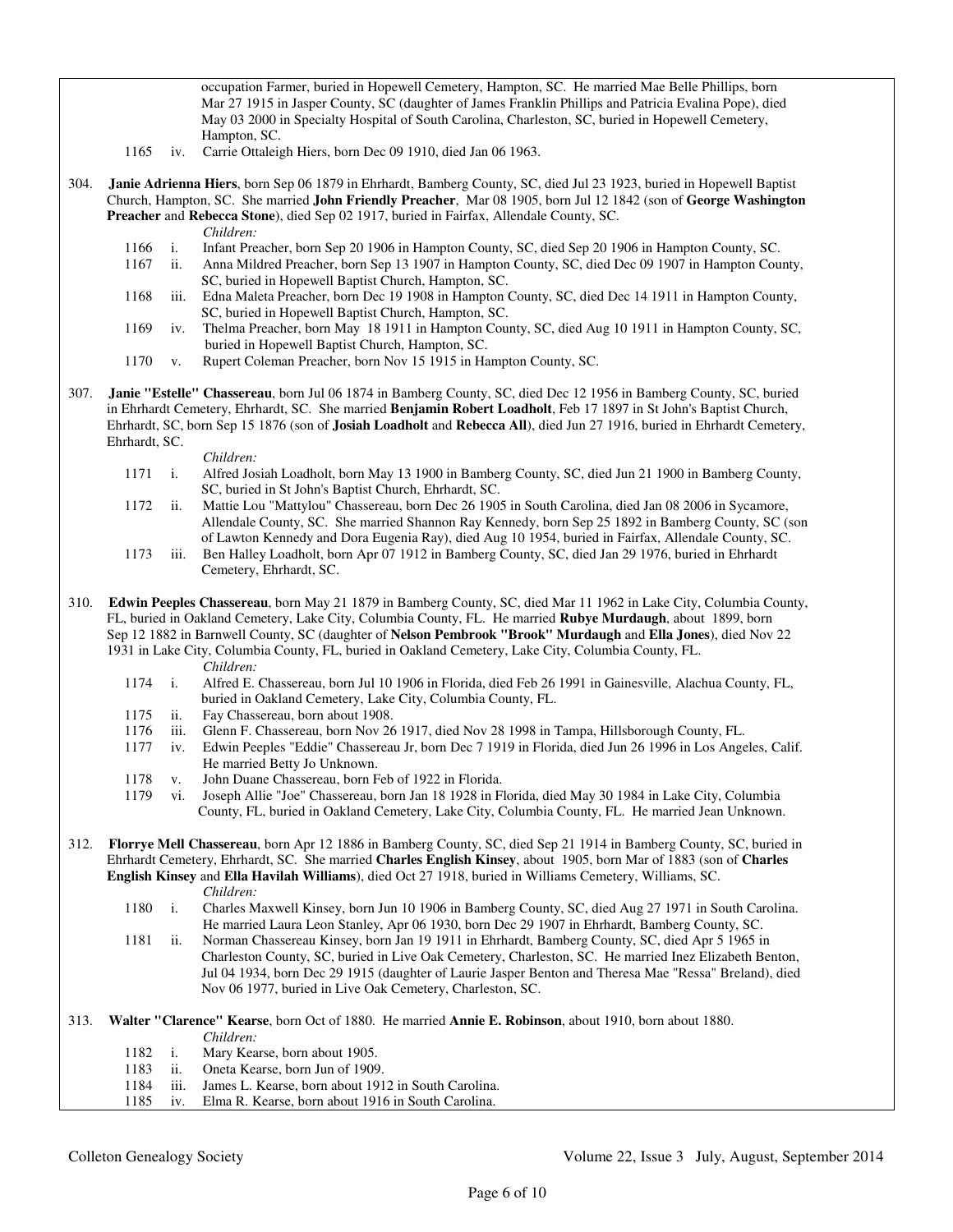| 314.                                                                                                                                                                                                        |                        |                | Anna Inez Kearse. She married Francis Willard Wilson.                                                                                                                                                                                                           |
|-------------------------------------------------------------------------------------------------------------------------------------------------------------------------------------------------------------|------------------------|----------------|-----------------------------------------------------------------------------------------------------------------------------------------------------------------------------------------------------------------------------------------------------------------|
|                                                                                                                                                                                                             | 1186                   | $\mathbf{i}$ . | Children:<br>Norman Willard Wilson Sr, born Oct 27 1919 in Olar, Bamberg County, SC, died Apr 10 1999 in Cayce,<br>Lexington County, SC. He married Katherine Hydrick, born Aug 30 1909 in North, Orangeburg County,<br>SC.                                     |
| 315.                                                                                                                                                                                                        |                        |                | Hugh Thompson Kearse, born Sep of 1888, died Jun 30 1970 in Lee County, Ga. He married Bessie Unknown, born<br>about 1904, died Oct 27 1972.                                                                                                                    |
|                                                                                                                                                                                                             | 1187                   | $\mathbf{i}$ . | Children:<br>Christine T. Kearse, born about 1927 in Georgia.                                                                                                                                                                                                   |
| Grover Cleveland Kearse, born Sep 19 1888 in South Carolina, died Apr 04 1969 in Dougherty County, Ga. He married<br>316.<br>Rosa Virginia Thornton, born about 1889, died Before 1930 Census.<br>Children: |                        |                |                                                                                                                                                                                                                                                                 |
|                                                                                                                                                                                                             | 1188                   | i.             | Bloxham Thornton Kearse, born about 1912 in Georgia, died before 2010.                                                                                                                                                                                          |
|                                                                                                                                                                                                             | 1189                   | ii.            | Maxine Kearse, born about 1914 in Georgia, died Before Dec 2010. She married Unknown Pate.                                                                                                                                                                      |
|                                                                                                                                                                                                             | 1190                   | iii.           | Nellie Claire "Nell" Kearse, born about 1916 in Olar, Bamberg County, SC, died Oct 07 2008 in Franklin,<br>TN, occupation Teacher, buried in Leesburg Cemetery, Leesburg, GA. She married Unknown Fussell.                                                      |
|                                                                                                                                                                                                             | 1191                   | iv.            | Martha "Virginia" Kearse, born Jun 11 1918 in Cedar Key, Levi County, FL, died Dec 02 2010 in Plains,<br>GA, occupation 39 years Retired Rosenbergs Brothers Department Stores, buried in Leesburg Cemetery,<br>Leesburg, GA.                                   |
|                                                                                                                                                                                                             | 1192                   | V.             | Christine Elizabeth Kearse, born Jun 11 1918 in Cedar Key, Levi County, FL. She married Calvin McNeely,<br>about 1956, born Oct 10 1923 in Jefferson County, GA, died Mar 07 1983 in Jefferson County, GA.                                                      |
|                                                                                                                                                                                                             | 1193                   | vi.            | Lawrence Daniel Kearse, born about 1922 in Georgia, died Before Dec 2010.                                                                                                                                                                                       |
|                                                                                                                                                                                                             | 1194<br>1195           |                | vii. Perry M. Kearse, born about 1925 in Georgia, died Oct 19 1992 in Lee County, Ga.<br>viii. Alice Ann Kearse. Living in Leesburg, GA as of Dec 2010. She married Unknown Holton.                                                                             |
|                                                                                                                                                                                                             |                        |                |                                                                                                                                                                                                                                                                 |
| 321.                                                                                                                                                                                                        | 1874, died about 1963. |                | Henry Edgar Williams, born about 1875, died about 1920. He married Lillian Morton Scott, Dec 19 1899, born about<br>Children:                                                                                                                                   |
|                                                                                                                                                                                                             | 1196                   | $\mathbf{i}$ . | Howard Scott Williams, born about 1901, died about 1958. He married Zelda Elizabeth McConnell,                                                                                                                                                                  |
|                                                                                                                                                                                                             | 1197                   | ii.            | Sep 24 1923 (daughter of Ernest McConnell and Mary McKay).<br>Rebecca Jane Williams, born about 1903, died about 1999. She married George Ralph Hardy,<br>Mar 18 1922, born about 1896, died about 1958.                                                        |
|                                                                                                                                                                                                             | 1198                   | iii.           | Henry Edgar Williams Jr, died about 1995. He married (1) Margaret Agnes Grasse. He married (2) Claudia<br>(Agnes?) Greenleaf, born about 1906 (daughter of James Savery Greenleaf and Thamar Eliza Williams), died<br>about 1981. He married (3) Helen Huffman. |
|                                                                                                                                                                                                             | 1199                   | iv.            | Owen Alexander Williams, born about 1909, died about 1927, never married.                                                                                                                                                                                       |
|                                                                                                                                                                                                             | 1200                   | V.             | Lillian Elizabeth Williams, born about 1913.                                                                                                                                                                                                                    |
| 323.                                                                                                                                                                                                        |                        |                | Thamar Eliza Williams, born about 1880, died about 1962. She married James Savery Greenleaf, Oct 31 1900, born<br>about 1869, died about 1959.                                                                                                                  |
|                                                                                                                                                                                                             | 1201                   | i.             | Children:<br>Claudia (Agnes?) Greenleaf, born about 1906, died about 1981. She married Henry Edgar Williams Jr (son<br>of Henry Edgar Williams and Lillian Morton Scott), died about 1995.                                                                      |
|                                                                                                                                                                                                             | 1202                   | ii.            | Roger Alexander Greenleaf, born about 1910. He married Mary B. Williams, about 1941, born about 1911.                                                                                                                                                           |
| 324.                                                                                                                                                                                                        |                        |                | William Aiken Williams, born Jan 14 1885, died Dec 12 1913. He married Sarah Pauline Cave, Jul 27 1902, born<br>May 12 1878 (daughter of Henry B. Cave and Ellen Caroline Martin), died June 23 1969.<br>Children:                                              |
|                                                                                                                                                                                                             | 1203                   | i.             | William Aiken "Pat" Williams Jr, born Oct 11 1903 in South Carolina, died Jun 16 1970 in DeKalb County,<br>Ga. He married Emolyn Evans, Nov 09 1930, born 1907, died 1971.                                                                                      |
|                                                                                                                                                                                                             | 1204                   | ii.            | Llewellyn Williams, born Nov 17 1905, died Dec 20 1997 in Tyron, Polk County, NC. She married Edward<br>Murray.                                                                                                                                                 |
|                                                                                                                                                                                                             | 1205                   | iii.           | Josephine Williams, born Feb 22 1907, died Nov 22 1930. She married Ralph S. Owings, Jun 18 1926, born<br>about 1904.                                                                                                                                           |
|                                                                                                                                                                                                             | 1206<br>1207           | iv.<br>V.      | Henry Franklin Pete Williams, born Jun 15 1908, died Jan 23 1959. He married Unknown Cowart.<br>Lucille Williams, born Oct 14 1909, died Jan 29 1999 in Starksville, Miss. She married John A. McIntyre Jr,<br>Apr 24 1929, born 1908, died 1978.               |
|                                                                                                                                                                                                             | 1208                   |                | vi. Jacksonia Jacquelin Gertrude Williams, born Aug 29 1911 in South Carolina, died Aug 10 1997 in Charlotte,<br>Mecklenburg County, NC. She married Charles Harvey Crutchfield, Nov 19 1931.                                                                   |
|                                                                                                                                                                                                             | 1209                   |                | vii. Paul C. Williams, born about 1914 in Georgia.                                                                                                                                                                                                              |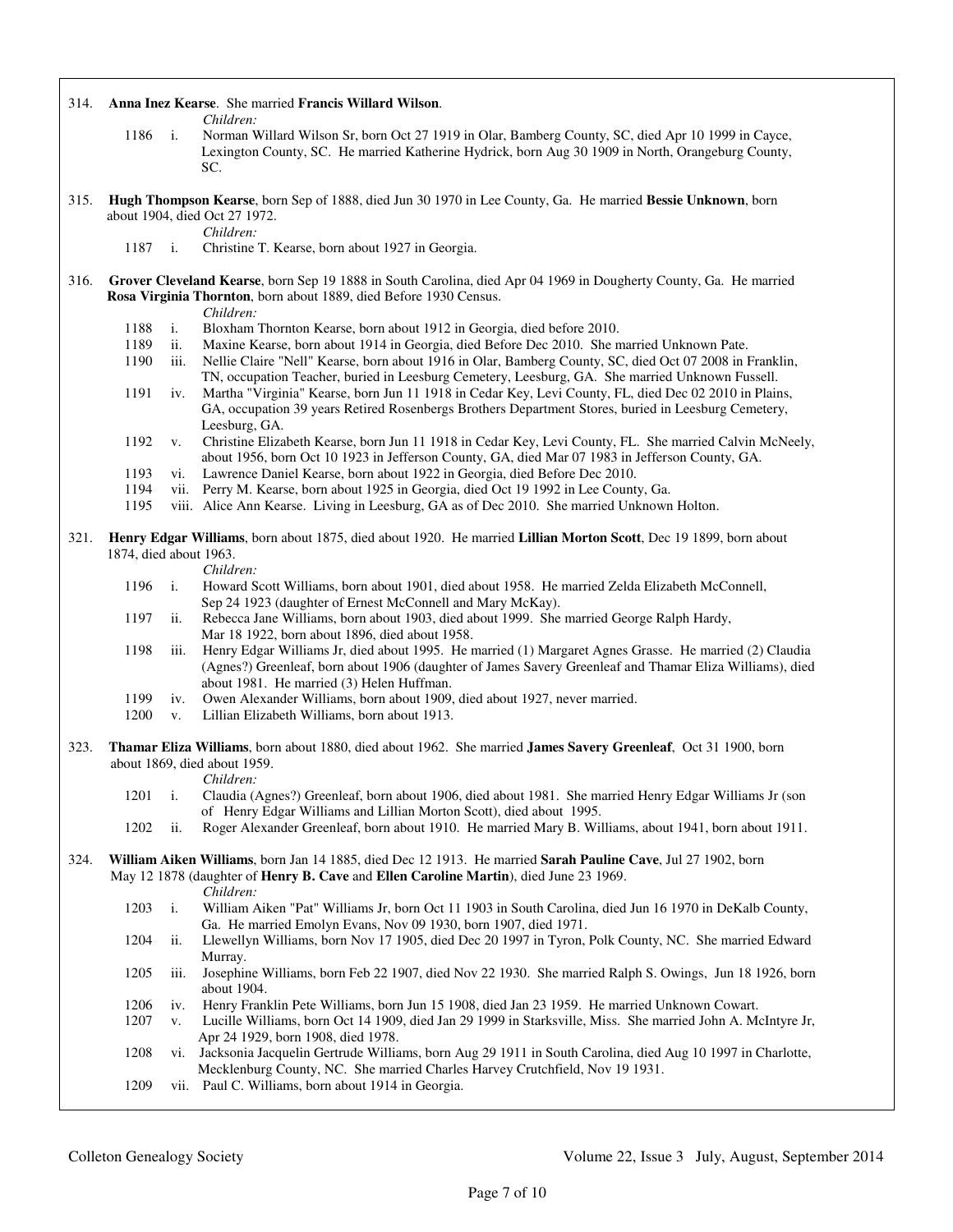#### 326. **Daisy Gertrude Williams**, born Jan 30 1879, died Aug 05 1934 in Dade County, FL. She married **Judson Luther Lightsey**, Oct 16 1897, born 1877, died 1938 in Palm Beach, Fl.

- 
- *Children:*<br>1210 i. Finley Lis i. Finley Lightsey, born 1898, died 1899.
- 1211 ii. Josie Lou Lightsey, born Jun 24 1899, died Sep 05 1988 in Atlanta, GA. She married Robert Anderson Starling, Mar 24 1920.
- 1212 iii. Lucille Lightsey, born about 1912.
- 328. **Herbert F. Priester**, born Sep 1874 in South Carolina, died 1957. He married **Stella Comas**. *Children:*
	- 1213 i. Olga Priester, born Aug 02 1906 in Lake Butler, Union County, FL, died May 15 2007 in Bartow, Polk County, FL. She married Unknown Dozier.
- 329. **Hattie B. Priester**, born Aug of 1876 in South Carolina, died 1959 in Baxley, Appling County, Ga. She married **John Alexander Lynn**, born Dec 1879 in Georgia (son of **William Lynn** and **Martha A. Unknown**), died Oct 02 1959 in Baxley, Appling County, Ga.

*Children:*

- 1214 i. Martha Charlotte Lynn, born Jul 15 1917 in Baxley, Appling County, Ga, died Jul 19 1996 in Decatur, DeKalb County, Ga. She married Wade Richmond Watson, born about 1912 (son of Idus Floyd Watson and Lena T. Unknown), died Sep 05 1962 in Twiggs County, GA.
- 331. **James William Priester**, born Sep 18 1880 in South Carolina, died May 28 1968 in McClenny, Fla. He married **Mary Jane "Mollie" Hampton**, Dec 17 1904 in Jessup, Wayne County, Ga, born Mar 09 1881 in Coffee County, Ga (daughter of **Simeon Jesse Hampton** and **Mary Bohannon**), died Apr 21 1946 in Jacksonville, Duval County, FL. *Children:*
	- 1215 i. James C. Priester, born about 1905 in Georgia, died about 1977.<br>1216 ii. Clarice Priester, born about 1908 in Florida.
	- 1216 ii. Clarice Priester, born about 1908 in Florida.<br>1217 iii. Herbert Wilson Priester, born Dec 14 1919 i
	- iii. Herbert Wilson Priester, born Dec 14 1919 in Lake Butler, Union County, FL, died May 18 1996 in Pierce, Polk County. FL. He married Frances Elyne Rodgers, born in Chiefland, Fla, died Jan 13 1997 in McClenny, FL.
	- 1218 iv. Lida H. Priester, born about 1918 in Lake Butler, Union County, FL.
	- 1219 v. Jewell M. Priester, born about 1922 in Lake Butler, Union County, FL.
- 332. **Manning Eugene Priester**, born Feb of 1883 in South Carolina, died Oct 07 1958 in Odum, Ga, buried in Priester Cemetery, Wayne County, GA. He married (1) **Bertie Knight**, about 1907, born Jun 29 1887, died Mar 12 1920. *Children:*
	-
	- 1220 i. Evelyn Priester, born about 1908, died about 1971. ii. Willard Priester, born about 1917, died about 1971.
	- 1222 iii. Bert Priester, born Mar 04 1919, died Sep 02 1987.

 He married (2) **Gertrude Harrison**, May 31 1922 in Wayne County, Ga, born Mar 21 1893 in Wayne County, Ga, died Mar 4 1981 in Wayne County, Ga, buried in Priester Cemetery, Wayne County, GA. **Gertrude**: Married Previously in 1915 at age 22 and had Ruth age 14 in 1930 census.

*Children:*

- 1223 iv. Martha Lee Priester, born Jun 05 1926, died Mar 26 1987.
- 1224 v. Minnie Lou Priester, born Feb 11 1931 in Jessup, Wayne County, Ga, died Sep 10 1997 in Savannah, Chatham County, Ga. She married Robert Milton Brown, born Jan 08 1928 (son of Homer Lee Brown and Maude Estelle Livingston), died Apr 23 2007 in Jessup, Wayne County, Ga.
- 334. **Earl Priester**, born Feb 05 1886 in South Carolina, died May 31 1971 in Jessup, Ga.He married **Sara Katherine Murray**, about 1915, born about 1899 in Georgia.

- *Children:*<br>1225 i. Mary Prie i. Mary Priester, born about 1916 in Georgia.
- 1226 ii. Pauline Priester, born about 1922 in Georgia.
- 1227 iii. Grace E. Priester, born about 1927 in Georgia.
- 335. **Nicholas Francis Priester**, born Apr 15 1888 in South Carolina, died 1946 in Jacksonville, Duval County, FL. He married **Bessie Anderson**, about 1912, born Mar 06 1894 in Florida (daughter of **Allen M. Anderson** and **India S. Cooper**), died Sep 17 1976 in Jacksonville, Duval County, FL.
	- *Children:*
	- 1228 i. Nicholas F. Priester Jr, born about 1917 in Florida.<br>1229 ii. Allen Monroe Priester, born Dec 04 1920 in Florida.
	- 1229 ii. Allen Monroe Priester, born Dec 04 1920 in Florida, died Aug 14 2005 in Mooresville, NC.
	- 1230 iii. Nell Priester, born May 12 1923 in Jacksonville, Duval County, FL, died Aug 28 2009 in Jacksonville, Duval County, FL, buried in Bryce Cemetery, Bryceville, FL. She married Crichton Morgan, born May 02 1915 in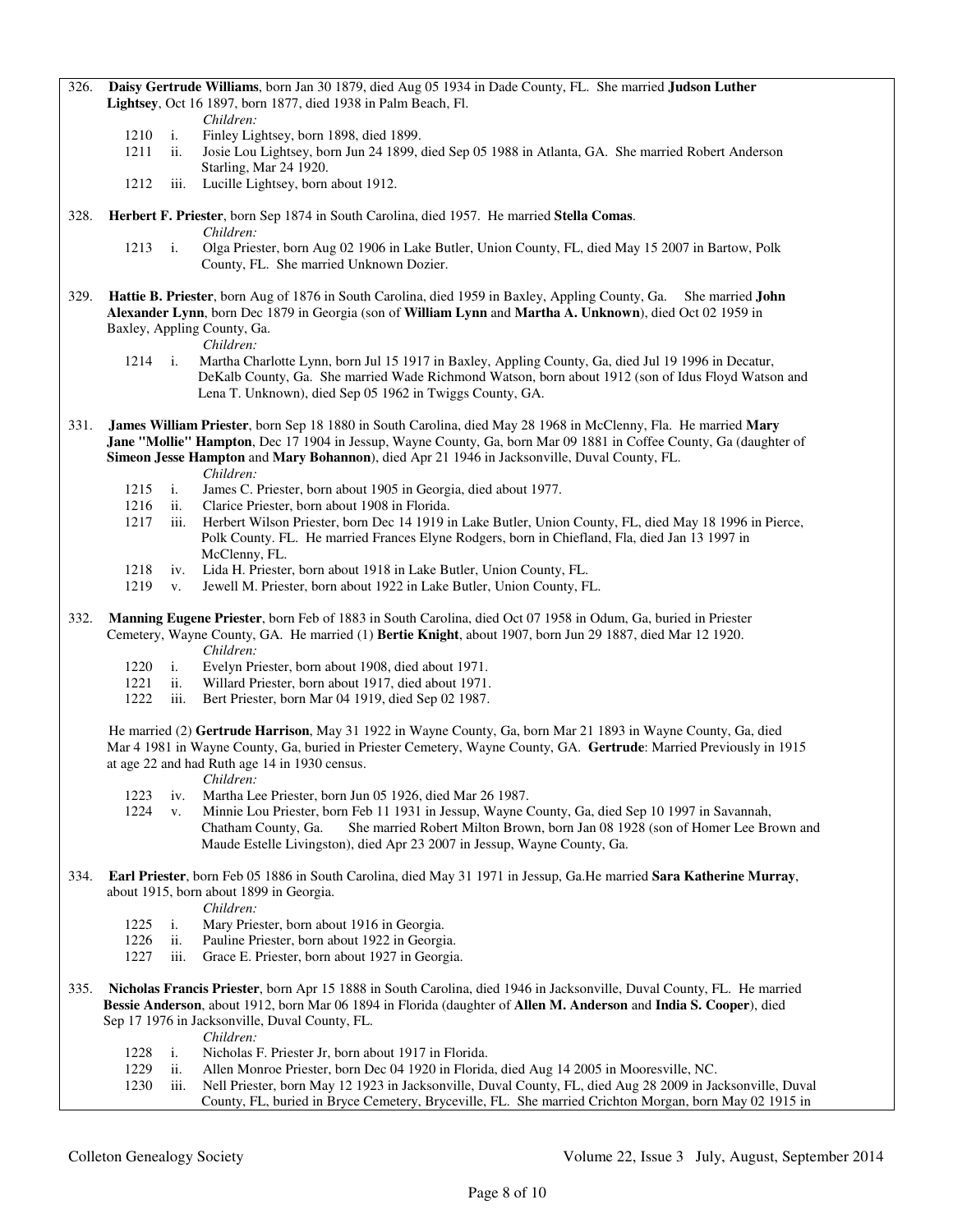Jacksonville, Duval County, FL (son of Charles Willey Morgan and Amelia Crichton Bryce), died Oct 13 2004 in Jacksonville, Duval County, FL.

339. **Minnie Mary Winifred Hogg**, born Mar 10 1882 in Barnwell County, SC, died Dec 20 1954 in Florida. She married **Arthur B. Appleby**, born about 1872 in Florida (son of **James P. Appleby** and **Sarah Unknown**), died Nov 04 1929 in Allendale County, SC.

*Children:*

- 1231 i. Mary Winifred Appleby, born Oct 18 1882 in South Carolina, died Nov 26 1993 in Putnam County, FL. She married John Fletcher Solana, Feb 10 1944.
- 1232 ii. Sarah Agnes Appleby, born Jul 22 1908 in Allendale, SC, died Dec 03 1999 in Jacksonville, Duval County, FL She married Cogdell Wallis McLemore, born Oct 05 1902 in Georgia, died Jul 29 1970 in Jacksonville, Duval County, FL.<br>1233 iii. Arthur Appleby. bo
- iii. Arthur Appleby, born Dec of 1919.
- 341. **James Wilson Hogg**, born Dec 30 1885 in Barnwell County, SC, died May 29 1919 in Allendale County, SC. He married **Gertrude McDonald Newman**, Nov 05 1915 in Barnwell County, SC, born Jun 17 1888 in Augusta, Richmond County, GA (daughter of **Ira Jackson Newman** and **Mary Cornelia McKensie**), died Jun 15 1970 in Barnwell County, SC. *Children:*
	- 1234 i. Thomas Franklin Hogg, born Dec 29 1913 in Barnwell County, SC, died Jun 13 1950. He married Unknown Cook.
	- 1235 ii. Mary Hogg, born about 1913. She married John Allen Franklin, born Mar 08 1910 in Aiken County, SC (son of Benjamin Hill Franklin and Helen Glover), died Jan 30 1993 in Savannah, Chatham County, Ga, buried in Cave Methodist Church Cemetery, Barnwell County, SC.
	- 1236 iii. Gertrude Wilson Hogg, born Feb 16 1917 in Barnwell County, SC, died Aug 27 2010 in Savannah, Chatham County, Ga. She married Joseph Sheldon Rice, May 18 1943 in Aiken County, SC, born Sep 12 1914 in Allendale County, SC (son of Joseph Sheldon Rice and Abigail Ruth Harley), died Nov 15 2001 in Richfield, Sevier County, Utah. Joseph: Married Previously to Unknown Kneeshaw .
	- 1237 iv. Eugene Hogg, born about 1917.<br>1238 v. James McDonald Hogg, born 19
	- v. James McDonald Hogg, born 1919 in Barnwell County, SC, died 1934.
- 343. **Virginia Agnes Hogg**, born Dec 08 1891 in Barnwell County, SC, died Jan 28 1976 in Florence County, SC. She married **George Clarence Bonette**, married about 1910, born about 1886 in South Carolina. *Children:*
	- 1239 i. Virginia Bonette, born about 1922 in Florence County, SC.
	- 1240 ii. Celeste Bonette, born about 1924 in Florence County, SC.
	- 1241 iii. Son Bonette.
- 349. **Ethelene Melinda Priester**, born Apr 12 1894 in Barnwell County, SC, died Jul 14 1975 in Columbia, Richland County, SC. She married **Charles Eugene Teague**, Jul 06 1915 in Augusta, Ga, born Jul 11 1883 in Newberry County, SC (son of **Abraham Mathias Teague** and **Sarah Eugenia Kilgore**), died Dec 09 1969 in Columbia, Richland County, SC. *Children:*
	- 1242 i. Jack Teague, born about 1917 in Georgia.
	- 1243 ii. Elizabeth "Betty" Teague, born about 1920 in Georgia. She married James William Davis, Sep 14 1948 in Columbia, Richland County, SC.
	- 1244 iii. Dorothy Teague, born about 1922 in Georgia.
	- 1245 iv. Edward Teague, born about 1927 in Georgia.
	- 1246 v. Margaret Teague, born about 1929 in Georgia.

350. **James Wilson Priester**, born Nov 03 1896 in South Carolina, died Mar 09 1973 in Cleveland.

 He married **Susan "Sudie" Hardin**, born Sep 09 1899 in North Carolina, died May 09 1990 in Shelby, Cleveland County, NC.

- *Children:*
- 1247 i. Robert Wilson Priester.